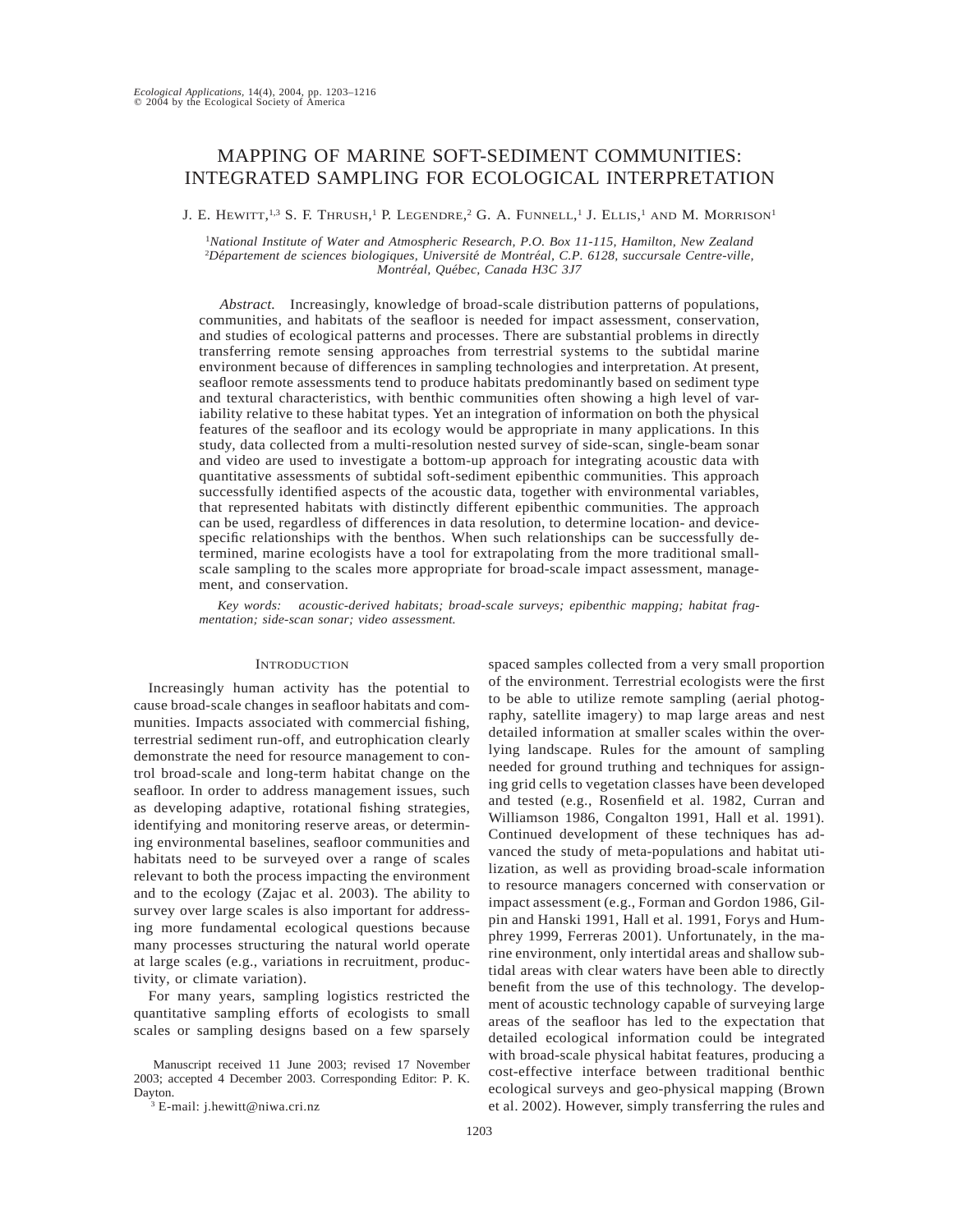analyses developed for terrestrial studies is often not possible due to differences in remote sensing technologies. For example, there is a strong link between water depth and survey resolution for many subtidal remote devices (Orlowski 1984, Bax et al. 1999, Kloser et al. 2001). Moreover, most acoustic data are not directly related to specific biological variables (cf. fluorescence and forest canopy cover) and may not be biologically related at all (Hamilton et al. 1999, Smith et al. 2001).

Quantitative benthic biological sampling has traditionally relied on collecting a relatively low number of small cores or grabs. Depending on the sampling design, samples were regularly or randomly dispersed either directly over the area of interest or within a stratified sampling regime. Dredges may also be dragged across the seafloor to collect larger organisms, although there is often debate about the quantitative nature of this type of sampling. For all of these traditional sampling devices, samples are assumed to be representative of a larger area and some uncertainty is expected. The development of underwater video systems allowed direct estimation of epibenthic floral and faunal densities, as well as identification of surface bioturbation, sediment microtopography, and sediment characteristics, over much larger scales (e.g., Grassle et al. 1975, Schneider et al. 1987, Auster et al. 1989, 1995, Parry et al. 2003). However, gathering high quality video data that enable quantification of these seafloor features requires that the video be moved slowly over the seafloor. Also individual video tracks are usually  $\leq 1$  m wide, except when water clarity is exceedingly high, further restricting the area sampled. Nevertheless, the combination of traditional sampling and video analysis has demonstrated that small-scale physical and biogenic features can be important in determining the structure and heterogeneity of benthic communities (Thrush et al. 2001, 2002, Hewitt et al. 2002).

Acoustic devices, although still not able to acquire data as rapidly as aerial and satellite imagery, can provide high resolution, continuous imagery of the seafloor. Devices are based on single or multiple transducers, sending acoustic pulses to the seafloor and measuring the energy of the reflected signal; this energy is affected by seafloor slope, hardness, roughness, and absorption. Initially acoustic devices were used only for mapping sedimentary features, due to the strong, demonstrated link between sediment characteristics of the seafloor and the returned acoustic signal. Now remote acoustic assessment is increasingly being used for benthic biological features (e.g., Magorrian et al. 1995, Doonan and Davies 1996, Schwinghamer et al. 1996), particularly epifauna and biogenic reefs, which can be expected to affect acoustic reflectance. New technology constantly sees new devices becoming available, and a major challenge facing ecologists is how to use the information provided by this technology to learn something about the distribution and abundance of populations, communities, and habitats on the seafloor.

Recognizing the limitation in our ability to match acoustic habitats with particular benthic communities or the density of emergent flora and fauna is an important consideration in the development of broadscale mapping techniques. When studying broad-scale distribution patterns of populations and communities or assessing impacts, habitat size, fragmentation, and connectivity are important, thus inconsistencies between habitats defined by different sampling techniques (e.g., different acoustic devices, video) can be a problem. Generally, acoustic data are analyzed to produce habitats, which are described in terms of depth and sediment characteristics (e.g., Hamilton et al. 1999, Bates and Byham 2001, Brown et al. 2002), although dense beds of large emergent bivalves, sponges, or seagrasses have occasionally been reported (Conway et al. 1991, Powell et al. 1995, Kaiser et al. 1998*a*, Smith et al. 2001). Studies investigating the benthic fauna of the acoustically derived habitats usually report a wide range of communities within a habitat (e.g., Zajac et al. 2000, 2003, Brown et al. 2002) or biological associations that occur in more than one habitat (e.g., Kostylev et al. 2001, Freitas et al. 2003), particularly for soft-sediment areas. These results are not surprising, as most benthic ecologists would anticipate variability of faunal communities both within and between sediment environments.

If we cannot develop techniques that integrate ecological information into acoustically generated maps and thus can only differentiate habitats with such distinctly different communities as would occur between rock vs. soft sediments or shallow vs. deep water, then the ability of these approaches to identify areas with high biodiversity values or detect ecological changes over time are severely limited. This is particularly true for soft sediments that dominate the seafloor because these areas are frequently of low relief with relatively homogenous sediment types covering large areas. On the other hand, if aspects of the data that do relate to benthic communities can be identified and used to interpolate between the spatially more restrictive, traditional forms of direct biological sampling, then this approach will be important for advancing our fundamental ecological understanding of seafloor ecosystems and facilitating sustainable management of its resources.

In this study, we investigate data collected by two different remote acoustic devices: side-scan sonar (henceforth referred to as side-scan) and a single-beam sonar coupled with the QTC VIEW data acquisition system (Collins et al. 1996) (henceforth referred to as single-beam) and compare it with information from a towed video camera. Information was collected from a variety of soft-sediment substrates with a similar amount of time spent collecting data using each system. First, we take a top-down approach and investigate the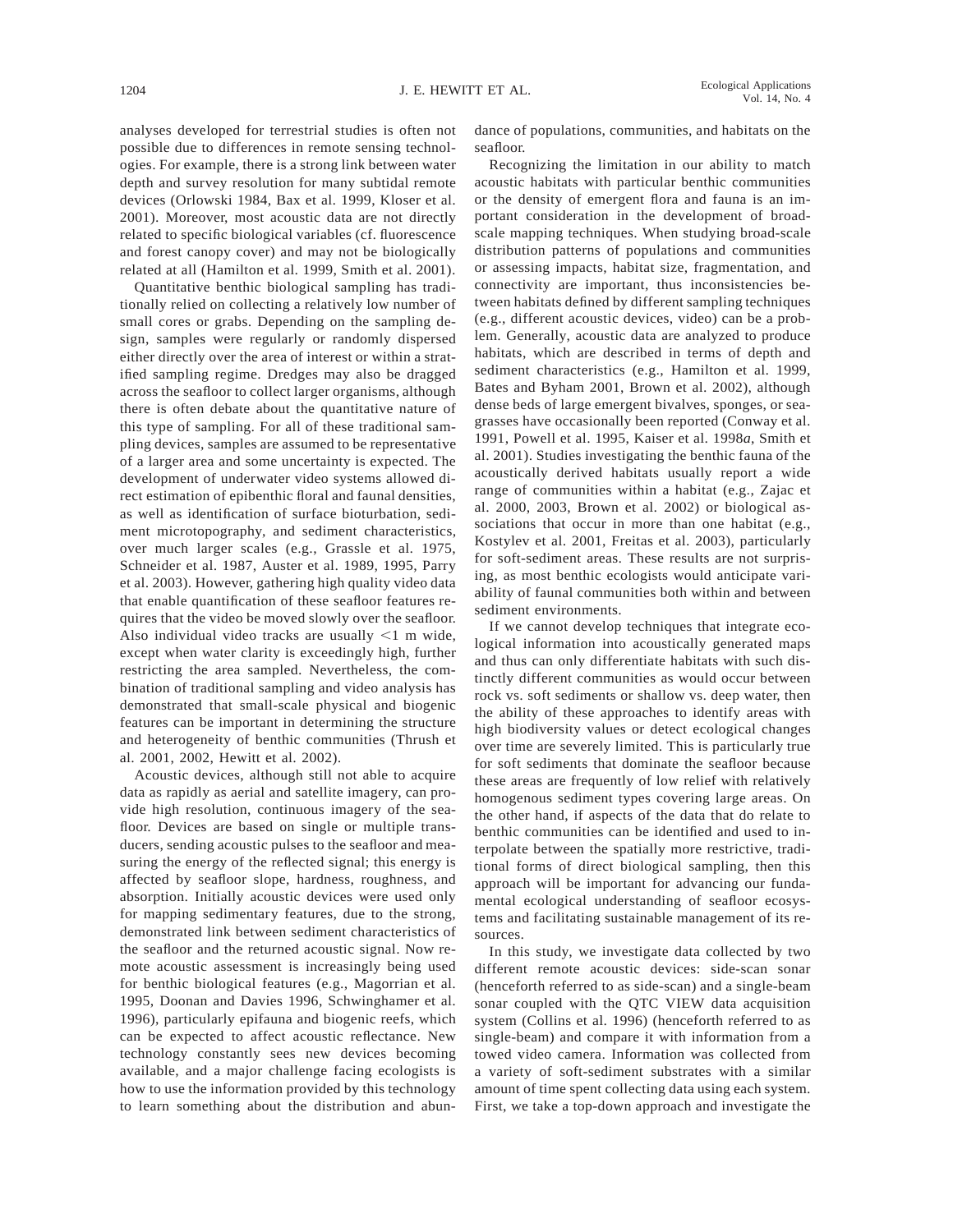

FIG. 1. (A) Location of sites 1–8 in Kawau Bay, New Zealand. Sites with video transects are marked with a "v." (B) Schematic of survey design used in each 1-km2 area. The entire area (shaded) was surveyed by side-scan sonar. Fine dashed lines are the single-beam transects, and the thick dashed lines are the video transects.

relationship between habitats derived from data collected by the two acoustic devices and those biological habitats identified from the video. Second, we use a bottom-up approach to determine whether there were relationships between epifaunal communities visible from the video and any of the data collected by singlebeam and/or side-scan. We felt that if we could identify such relationships, even when acoustic habitats contained variable and overlapping communities, it was generally likely that the bottom-up approach would enable marine ecologists to use acoustic data to both interpolate between and extrapolate from more restricted video surveys.

### **METHODS**

#### *Study design*

The study was conducted in the summer of 1999 in Kawau Bay, a large embayment on the northeast coast of North Island, New Zealand (Fig. 1A). Kawau Bay is composed mainly of soft-sediment habitats in the 10–20 m depth range; sediment characteristics and biogenic structure are variable. As it was not possible to survey the whole area, eight sites were chosen that reflected a range of biological habitats and geographic locations around the bay. Each site was comprised of soft sediment, with no rocky patches. There were no strong sedimentary patterns driven by differences in wave climate or currents, and there were reasonably dense but patchy epibenthic (mainly faunal) communities. Each 1-km2 site was completely surveyed by side-scan sonar. Six pairs of 1 km long transects (20 m spacing between the members of a pair,  $\sim$ 180 m between pairs) were sampled with single-beam sonar

(Fig. 1B). At each site, the single-beam transects ran down depth gradients. Three of the eight sites could not be videoed due to the presence of sub-sea cables. However, at the other five sites, three 1 km long video transects were run in approximately the same position as three of the single-beam transects (Fig. 1B). Video was used rather than dredging, despite the higher time per unit area surveyed, as dredging is at best semiquantitative and does not allow any identification of seafloor characteristics.

#### *Data collection*

All navigation was done using the software package HYDRO (Trimble 2001) and a Trimble DSM212 dGPS (Trimble, Sunnyvale, California, USA) to ensure an overall spatial positioning accuracy of less than 5 m (but see the Appendix). For both the side-scan and video, spatial positioning was adjusted for layback of the towed device relative to the dGPS, using tow length and angle to the boat. This was sufficient as low current speeds resulted in little lateral movement, the angle of which was easily incorporated into the layback.

*Side-scan*.—A Klein 595 sonar (Klein, Salem, New Hampshire, USA) operating at 500 kHz, towed at 1– 1.2 m/s (2–2.5 knots), was used in this study. The system was capable of imaging targets as small as 1 cm diameter and resolving targets 0.5 m apart. The range was 75 m either side of the tow fish, altitude was maintained at 5–10 m above the seafloor, and transects were run with 150-m line spacing. To reduce variability associated with distance from the transducer across the image, an automatic time-varying gain was applied to amplify the returned signals by an amount dependent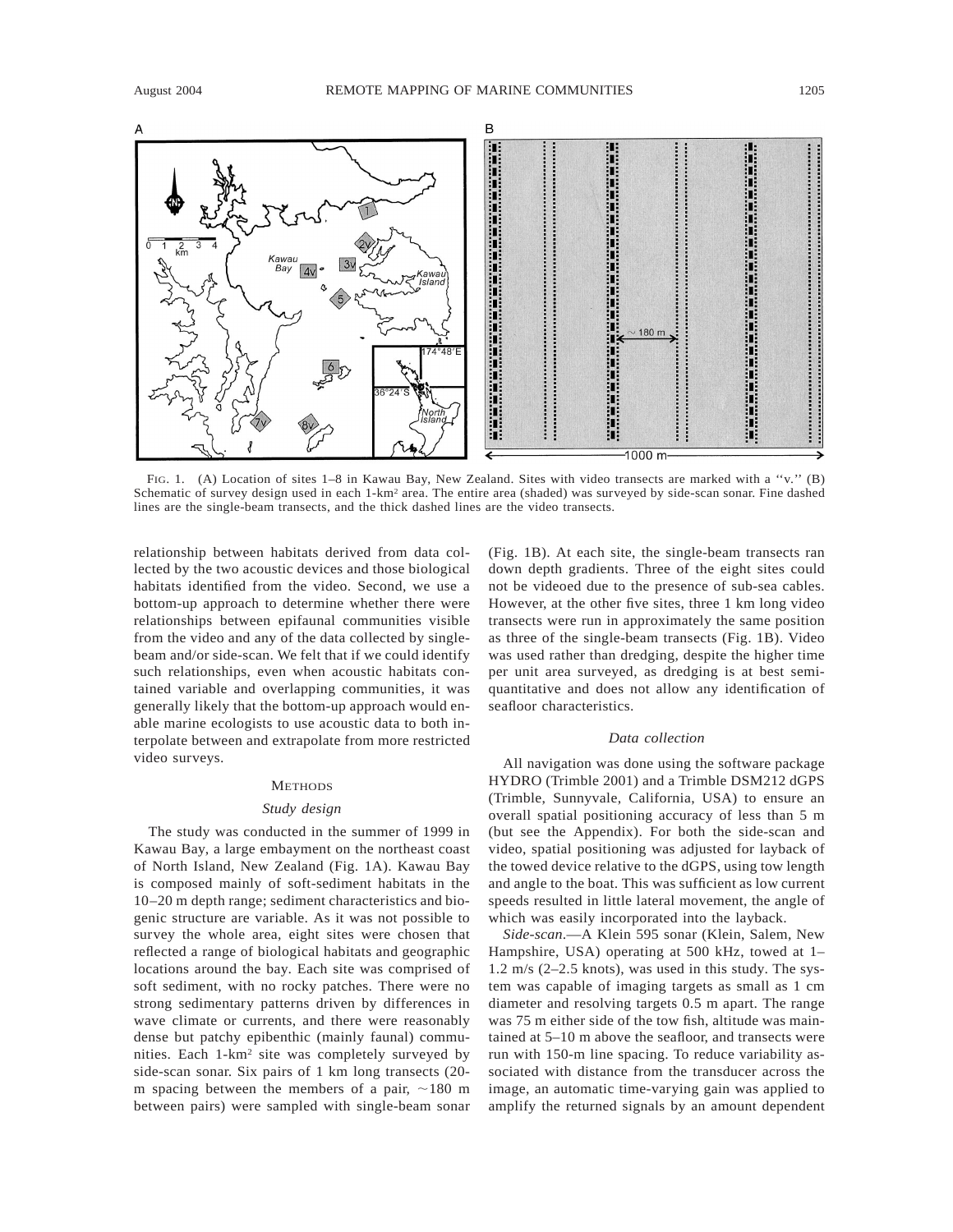TABLE 1. Classes of video data used while videoing the seafloor at Kawau Bay, New Zealand.

| Class no. | Class description                              |  |  |  |  |
|-----------|------------------------------------------------|--|--|--|--|
|           | dead Atrina bed                                |  |  |  |  |
|           | bare, sparse dead <i>Atrina</i> , bioturbation |  |  |  |  |
| 3         | patchy live Atrina bed                         |  |  |  |  |
|           | live Atrina bed with sponges                   |  |  |  |  |
| 5         | patchy live <i>Atrina</i> with dense sponges   |  |  |  |  |
|           | patchy Atrina and tubeworms                    |  |  |  |  |
|           | bare with tubeworms                            |  |  |  |  |
| 8         | patchy sponges                                 |  |  |  |  |
| 9         | patchy sponges and tubeworms                   |  |  |  |  |
| 10        | dense sponges                                  |  |  |  |  |
|           | sponges and bioturbation                       |  |  |  |  |
| 12        | bare, sparse sponges                           |  |  |  |  |

on the time since transmission. Fix marks and a ship track plot were used to align side-scan transects with each other across each box.

*Single-beam*.—A Simrad EA501P hydrographic sounder (Simrad, Horten, Norway), attached to the boat, was operated at 200 kHz, 250-W transmit power, with a ping rate of 5 pings/s and a fixed beam width of  $7^\circ$ . This was connected to a OTC VIEW series 4 (Collins et al. 1996) data acquisition system. Settings for the QTC VIEW system were a reference depth of 14 m and a base gain of 15 dB. Resolution varied from  $0.37$  to  $3.0$  m<sup>2</sup>, depending on depth, although more generally the range was from 1.22 to 2.44 m<sup>2</sup>. As QTC VIEW uses a stack of five consecutive pings for each record, at our speed of 2.6 m/s ( $\sim$ 5 knots), a ping stack (generally covering between 6 and 12 m) was processed approximately every 8 m.

*Video*.—Video records of the seafloor were collected using two high-resolution color CCD video cameras (BENTHOS, North Falmouth, Massachusetts, USA), with independent light sources and scaling lasers, mounted on a sled. The scaling lasers consisted of three parallel lasers at 15-cm distances and one angled laser. Depth, heading, position, and time were continually recorded on the videotapes. The sled was towed at 0.26–0.41 m/s (0.5–0.8 knots) with cameras positioned 0.5 m above the seafloor. One camera was directed vertically downwards, and the other was forward-facing at an angle of approximately  $45^\circ$ . The record from each site was viewed during collection, and areas were assigned to classes based on obvious biological and

physical features on the seafloor (Table 1). Counts were made along 10 640-cm<sup>2</sup> (40 cm wide  $\times$  16 m long) strips on each transect of features passing between the lower scaling lasers (Table 2). The starting positions along each 1-km video transect for each strip were randomly selected, taking care that the position was fully within a single class and that each class observed on a transect was sampled. Seafloor microtopographical features sized greater than 10 mm (both physical and biological) and other sediment characteristics (Table 2) were noted in terms of relative abundance  $(0 = absent,$  $1 =$  present but not dominant,  $2 =$  dominant  $\lceil$ >50% of area]).

# *Classification of acoustic and video information*

The first step for the top-down approach was to classify data collected by each of the devices (Fig. 2). We use the following terminology for the results: for the two acoustic devices, data were classified into groups; for the video data (flora, fauna, and seafloor microtopographical features and other sediment characteristics), data were classified into habitats.

*Side-scan*.—Side-scan maps were integrated with navigation information and corrected for directional changes. Although the sonograph produced by our sidescan sonar can be analyzed digitally, for this study the analysis was done visually as this was the easiest way of integrating areas with ''dirty'' data generated by rough seas during surveying. The process was confirmed by image analysis (Optimas 6.2; Optimas 1996) of the gray scales on a clean strip from each site/group. Three side-scan groups were identified: a homogenous light-gray group; a heterogeneous group with a large gray-scale range; and a relatively homogenous darkgray group (Fig. 3).

*Single-beam*.—Data from all sites were processed together, initially using the proprietary procedure available in the program QTC IMPACT (QTC 2000). In this procedure, cluster splits were made in the first three axes in principal component data cloud until further splits failed to appreciably reduce the overall variance. Splitting decisions were made as detailed in Morrison et al. (2001) using inflexion points of the total scores and the ''cluster performance index.'' The classification based on the QTC proprietary software defined seven groups. However, 53% of the data points from

TABLE 2. Features recorded along video transects.

| Character                                                          | Feature                                                                                                                                                                                                                                                                                                                |
|--------------------------------------------------------------------|------------------------------------------------------------------------------------------------------------------------------------------------------------------------------------------------------------------------------------------------------------------------------------------------------------------------|
| Fauna†                                                             | bivalves ( <i>Pecten, Atrina</i> ), hydroids, sponges (four types), chaetopterids, tubeworms<br>(sabellids and probably maldanids), ascidians, bryozoans, ophuroids, star fish (Pa-<br>triella, Asterionella, Coscinasterias, Luidia), hermit crabs (Paguristes and Plyopagu-<br>rus), holothurians, crabs, gastropods |
| Flora†                                                             | kelp, diatom mats, coralline algae                                                                                                                                                                                                                                                                                     |
| Seafloor microtopography:<br>Sediment characteristics <sup>†</sup> | burrows, holes, physical mixing, tracks, pits, mounds, ripples<br>coarse particles (larger than sand), shell hash (whole or broken), sand, mud, mud-sand                                                                                                                                                               |

† These features were counted.

‡ These features were ranked according to relative abundance on a scale of 0–2.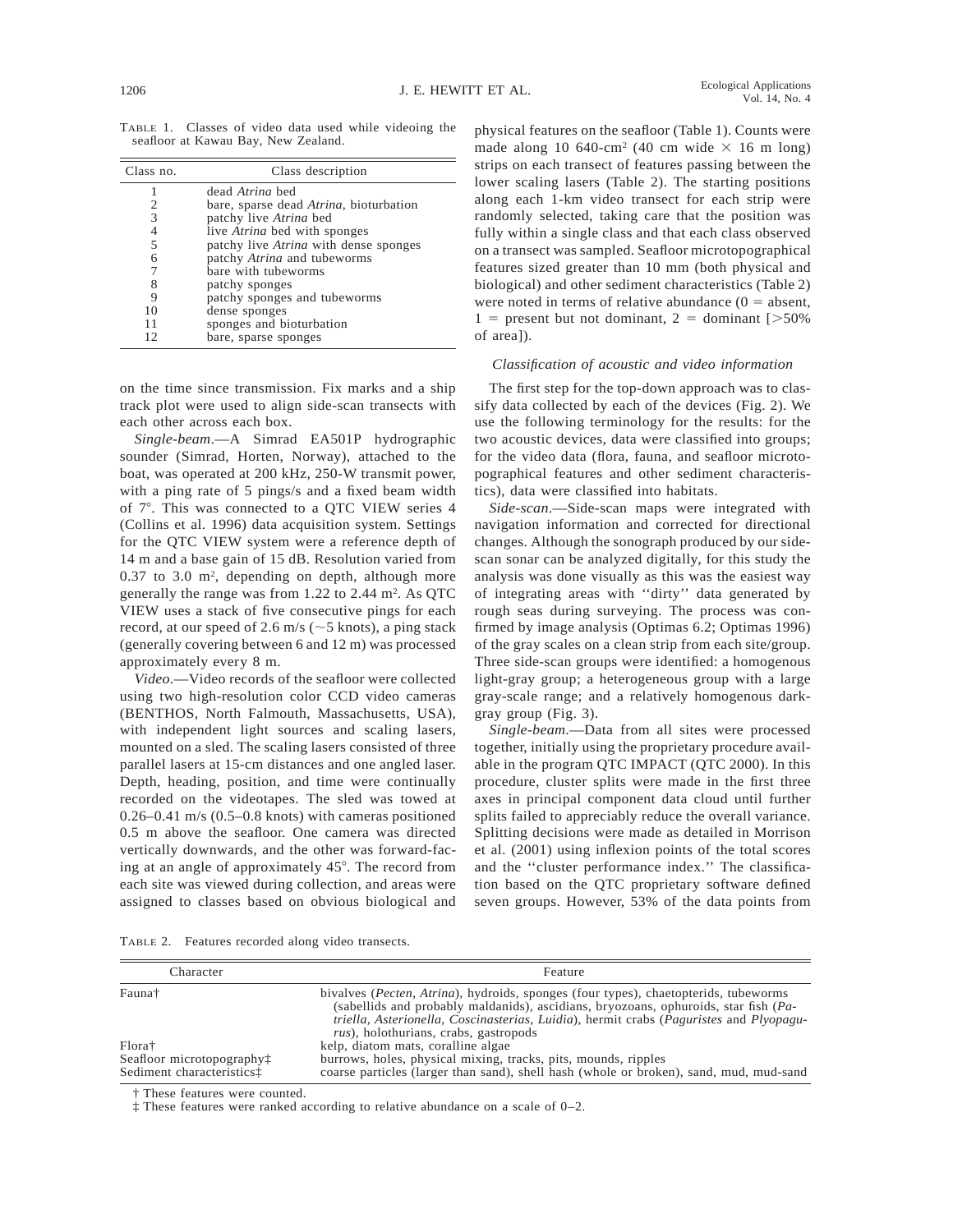

FIG. 2. Schematic of the top-down and bottom-up approaches and the analyses performed on the data. See *Methods: Integration of data collected acoustically with that collected by video* for descriptions of integration methods.

the single beam could be allocated correctly to these seven groups using depth alone (based on discriminant analysis), possibly due to the strong correlation between the first principal component axis and depth (Spearman's  $\rho = -0.91$ ). As strong depth gradients in the distribution of epifaunal communities and sediment types were not apparent in the video data, we tried a second data-processing procedure.

For the second procedure, we determined the number of principal components (five) required to explain 95% of the variability in the 166 variables produced by the QTC VIEW system. The ping scores along those axes were used in the *K*-means partitioning procedure of The Q Package freeware, described by Legendre et al. (2002). The Calinski-Harabasz statistic was used as a stopping criterion to determine the best number of groups, in the least squares sense. This procedure resulted in a classification into six groups and reduced the number of points that could be allocated by depth alone to 34%. This is much closer to the 21% correct allocation by depth of video data points to video habitats, so these single-beam groups derived by *K* means were used in the further analyses.

At present the relative merits of these two classification procedures are under discussion, along with a clarification of the exact nature of the QTC proprietary software procedures (Legendre et al. 2002, Legendre 2003, Preston and Kirlin 2003).

*Video*.—Analysis of the video data was complicated by our desire to include, not just the count data of flora and fauna, but also signs of biogenic and physical sed-

iment reworking and indications of the dominant surficial sediment type. In order to achieve this, the following procedure was followed. The video data from all sites were split into four data sets: flora, fauna, seafloor microtopography, and sediment characteristics. Principal component analysis was carried out on each data set separately, as proposed by Lebart et al. (1979). The flora and fauna data sets were transformed, using a Hellinger transformation, so that principal component analysis based on Euclidean distances was appropriate (Legendre and Gallagher 2001). For each data set, the principal components were standardized to total variance of 1. The standardized principal components from the four principal component analyses were then assembled in a single data matrix (Lebart et al. 1979), in order that *K*-means partitioning could be carried out on the data as a whole.

Weighted *K*-means partitioning was applied to the combined data matrix of principal component axes. After preliminary trials determined that the resultant classifications were not particularly sensitive to changes of 10%, the weights for both the microtopography and sediment characteristics data sets were set to 10%. The residual percentage  $(100 - 10 - 10 = 80)$  was split into a proportion reflecting the number of different groups in the fauna vs. flora (i.e., 70 and 10, respectively). *K* means were then run and the resultant habitat assignments were then compared to those assigned during data collection, to determine whether the groups suggested by viewing during collection were useful for defining areas for counting.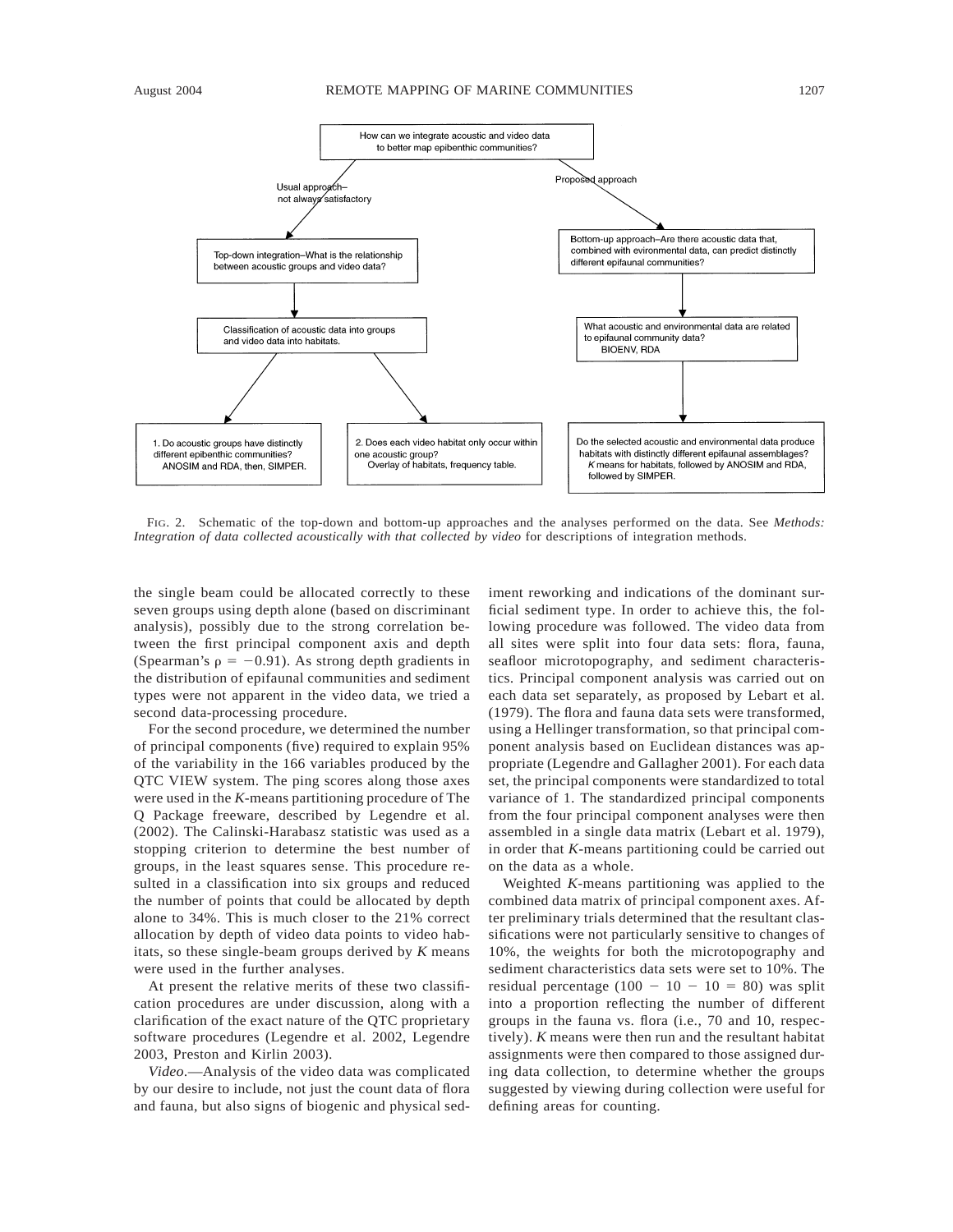

FIG. 3. Frequency histograms of the reflectance intensities found in the three side-scan groups (I, II, III), together with examples of their distribution within three  $1-km^2$  sites. Frequency is pixel frequency per 800  $m^2$ ; gray-scale intensity is the intensity of reflectance linearly mapped onto gray shadings that range from 0 to 256. For each group, the mean  $(\pm 1 \text{ s})$ intensity is given.

# *Integration of data collected acoustically with that collected by video*

Usually in mapping, integration is achieved by classifying the acoustic data into groups that are groundtruthed by biological data. However, while this may work for some of the larger epifauna and flora (particularly when they occur in dense patches), the acoustic groups may not relate well to smaller epibenthos (such as tube worms and gastropods) or even large epifauna that are diffuse spatially (e.g., low densities of sponges). So our first approach was to test for this topdown match and then address the problem from the bottom-up, that is, are there some acoustic data that can explain the often low density seafloor communities in these soft-sediment environments?

*Top-down integration: the relationship between acoustic groups and video data*.—We tested whether the acoustic habitats were good representations of the epibenthos in two ways (Fig. 2).

First, we tested the hypothesis that, for each acoustic device, the acoustic groups did not contain distinct epibenthic communities, using a randomized permutation test (ANOSIM; Clarke 1993) on the Bray-Curtis similarity matrix derived from the epifaunal and floral data. To ensure that the results derived from the ANOSIM analysis were not a function of the power of the test,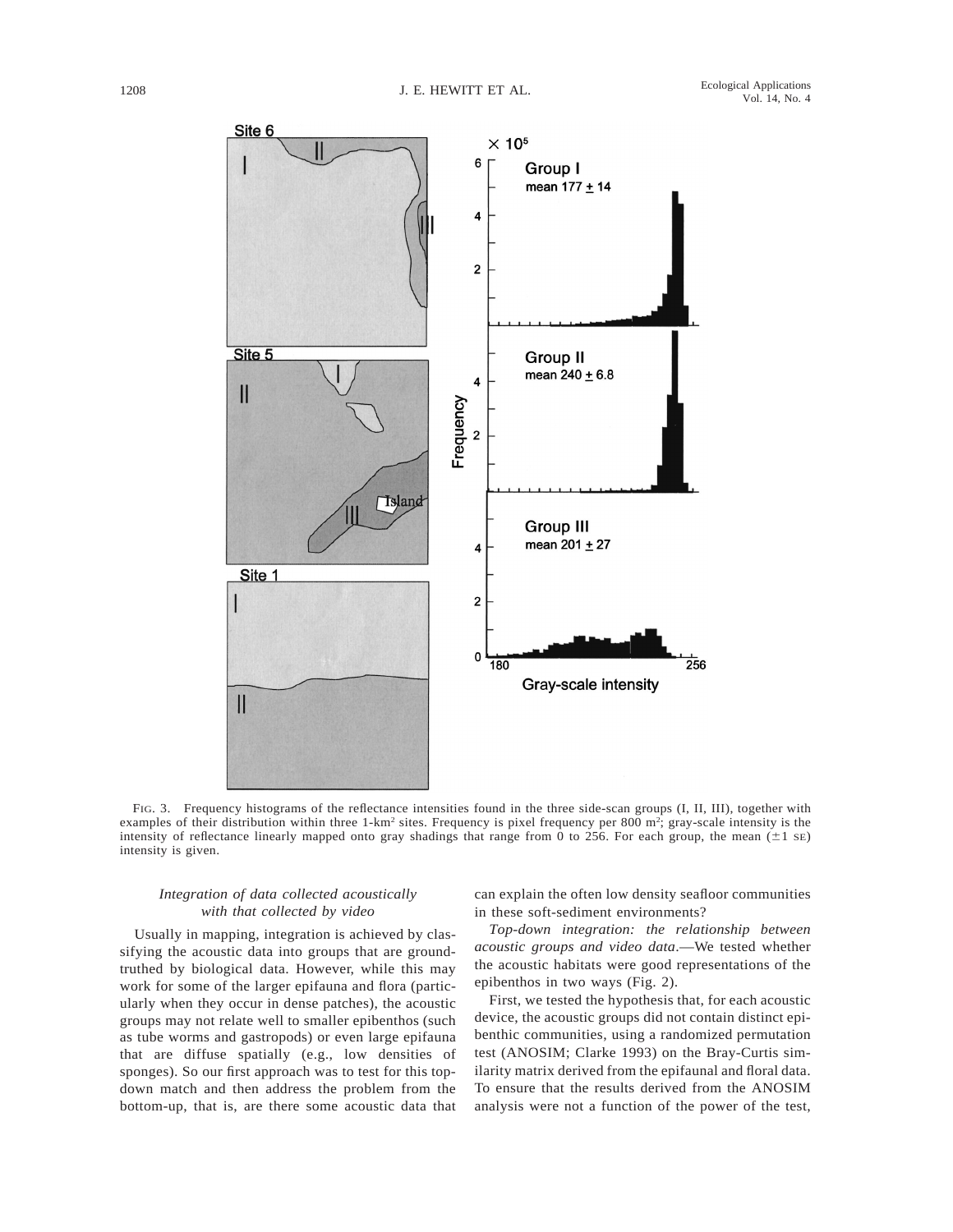we also used redundancy analysis (RDA) to test the same hypothesis (Legendre and Anderson 1999). We also determined the species that contributed the most to differentiating between the acoustic groups using an analytical classification procedure (SIMPER; Clarke 1993). ANOSIM and SIMPER are routines available in PRIMER (Clarke and Gorley 2001), while redundancy analysis was carried out using CANOCO (ter Braak and Smilauer 1998).

Second, the acoustic groups were compared to the video habitats, on a broad scale with a 50-m resolution, by using the maps of each site produced by data from the different devices (e.g., Fig. 4). For each site, the video habitats observed along the transects were overlain on both the side-scan and single-beam-derived maps with the video runlines identified using SURFER 7.0 (Keckler 1995). A 25-m no-count zone was set up on each side of the acoustic-group boundaries to minimize the effect of both geo-referencing errors and the differences in the way the classification procedures deal with points near the edges of clusters on the analysis (Appendix). The number of side-scan and single-beam groups in which each video habitat occurred was then determined over all sites. These maps also allowed us to determine geographic consistency of the acoustic groups and video habitats determined by the different sampling devices both across and along isobaths.

This second analysis clearly demonstrates the differences between mapping carried out by devices capable of collecting continuous data as opposed to those that merely sample a restricted area. To generate singlebeam and video maps, the assumption has to be made that the data collected from a sample point or transect are representative of a larger area (with some uncertainty accepted) and that interpolation between transects is valid. Also, for the video, as the counts had not been made continuously along transects, the location of boundaries between groups were based on coordinates noted during the initial video viewing. For the single-beam, we needed to scale up from the detailed groups, produced for every 8 m, to groups that covered 50 m, to enable us to make comparisons between techniques at the same scale. To deal with areas where geoconsistency at the 8-m scale was low, i.e., 50-m windows covering more than one single-beam group, we used a procedure analogous to side-scan grouping procedures. That is, the frequency of occurrence of each single-beam group was calculated for each window, and a classification was run on this data to produce 50-m single-beam groups.

*Bottom-up approach: identifying relationships for epibenthic communities, with acoustic data and environmental information (Fig. 2)*.—Environmental data used were: spatial coordinates (northings and eastings); depth; distance to the nearest rocky reef or island; mean distance to the two nearest rocky reefs or islands; and a sediment particle size classification determined from the video information. Distance to nearest rocky reefs or islands (which was never less than 1 km) was included as a variable we could expect to be a structuring force in soft-sediment communities due to effects on currents, wave exposure, and predator foraging (Posey and Ambrose 1994). Acoustic data used were: the rank mean and variation in gray-scale intensity for each of the three side-scan groups and the scores along the first five PCA axes obtained from the QTC-VIEW data. The PCA axes rather than the 166 raw variables were used as many of the 166 variables were correlated. We used two statistical techniques to select variables useful in explaining epibenthic communities: redundancy analysis based on Hellinger transformed epibenthic count data and Spearman rank correlations between similarity matrices (BIOENV; Clarke and Gorley 2001). The variables selected as important were then classified by *K* means. The optimum groups obtained from this procedure were analyzed for similarities in their epibenthic communities using SIMPER.

### RESULTS

### *Video data*

*K*-means partitioning of the video data produced five video habitats corresponding to differing densities of live and dead *Atrina*, sponges, tubeworms, and gastropods, differing elements of seafloor microtopography (e.g., ripples and tracks), and general surficial sediment particle size characteristics (as given in Table 2). The five habitats were reasonably well defined in terms of characteristics (Table 3) and had significantly different epibenthic communities  $(P < 0.01)$  with a mean withinhabitat similarity (based on Bray-Curtis distances of raw data) between 58% and 75%. Inter-habitat community dissimilarities ranged from 52% to 72%, with a mean dissimilarity of 64%. Two of the habitats (the gastropod/sponge/bioturbated habitat and the dead *Atrina*/muddy sand habitat) were limited in spatial distribution occurring at only a few sites (two and three, respectively) and at only a few places within each site. The other three habitats were more widely spread, although only the tubeworm/bare habitat occurred at all five sites.

# *Top-down integration: do the acoustic groups have distinctly different epibenthic communities?*

The acoustic groups did not always have distinct epibenthic communities. No differences were found between the epibenthic communities in the side-scan groups by ANOSIM (global  $r = -0.002$ ,  $P = 0.519$ ), although redundancy analysis found differences between side-scan groups I and II ( $P < 0.05$ ). Differences in communities were found between fewer than half of the single-beam groups by both ANOSIM and RDA (*P*  $< 0.05$ ). While distinct communities represent the video habitats (e.g., dense gastropods with some sponges or dense live *Atrina*/tubeworms/sponges), it is more difficult to find distinct communities for the single-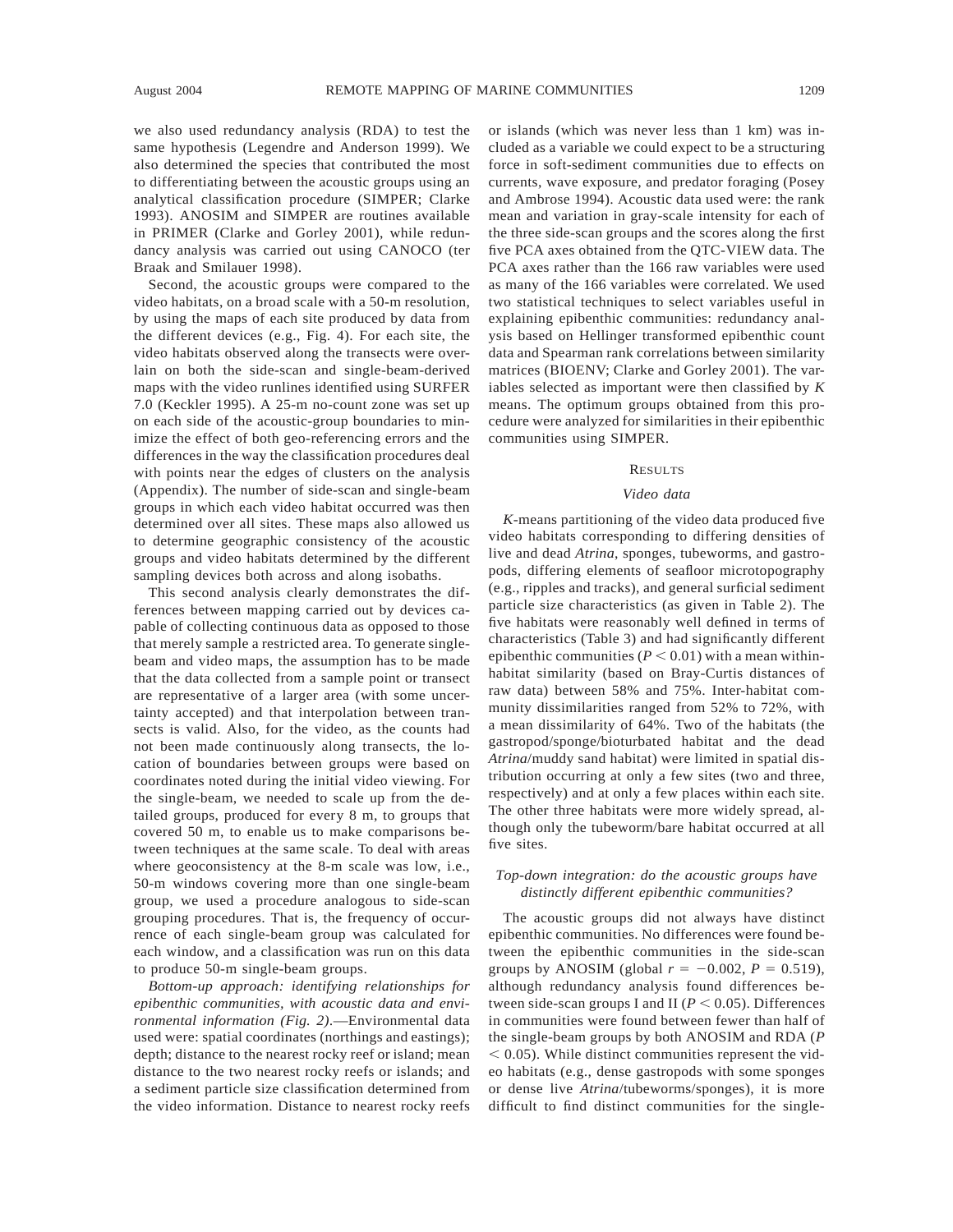

FIG. 4. Side-scan and single-beam maps for each of the 1-km2 sites with video data and depth contour plots (arrows indicate north). For easy comparison between maps derived from video data and side-scan and single-beam maps, only some video map transects are shown, overlain. Note that Table 5 is not derived from these data, but from the actual video count locations.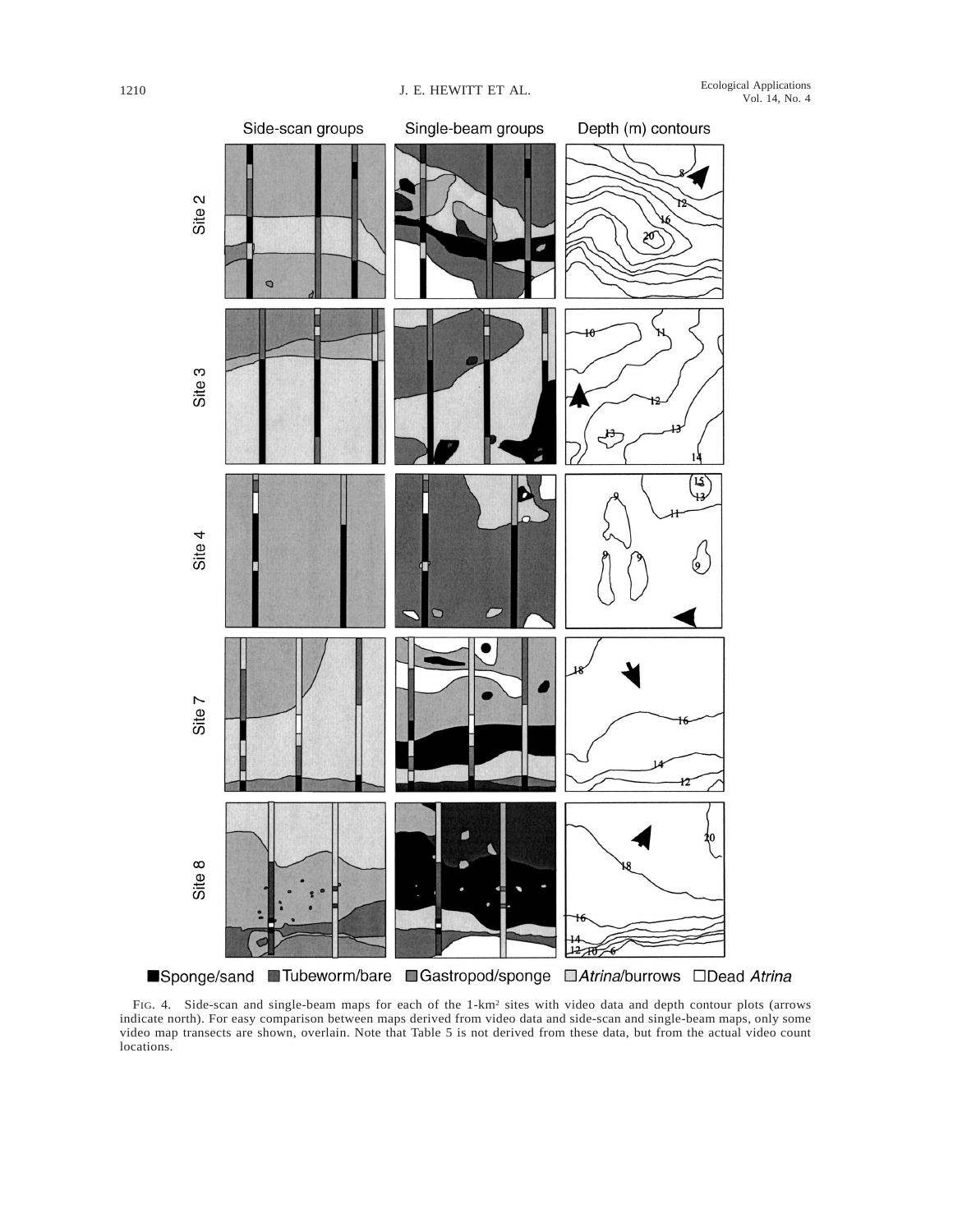| Habitat                              | Description                                                                                               | Initial<br>class no. $\dagger$ | Similarity<br>index<br>$(% )$ <sup><math>\ddagger</math></sup> | No. sample<br>locations | No. sites<br>of habitat<br>occurrence |
|--------------------------------------|-----------------------------------------------------------------------------------------------------------|--------------------------------|----------------------------------------------------------------|-------------------------|---------------------------------------|
| Sponge/sand                          | sponges and tubeworms; coarse sand                                                                        | 5, 8, 9, 10                    | 67                                                             | 37                      |                                       |
| Tubeworm/bare                        | tubeworms or sparse sponges and scallops;<br>mainly bare sediment with some coarse sand<br>and shell hash | 7.12                           | 58                                                             | 46                      |                                       |
| Gastropod/sponge/<br>bioturbated     | sponges and gastropods; sediment bioturbated                                                              | 11                             | 75                                                             | 11                      |                                       |
| Live <i>Atrina</i> /bur-<br>rows/mud | live <i>Atrina</i> , some tubeworms, sponges, and<br>hermit crabs; tracks, burrows, and mud               | 3, 4, 6                        | 61                                                             | 26                      |                                       |
| Dead Atrina/muddy<br>sand            | dead Atrina and tubeworms, some live Atrina<br>and chaetopterid tubes; tracks, mud, and<br>fine sand      | 1, 2                           | 67                                                             |                         | 12                                    |

TABLE 3. Video habitats classified by *K*-means partitioning of all sites with weights of 70:10:10:10 (fauna: flora: seafloor microtopography : sediment characteristics), compared to the initially assigned groups.

† According to Table 1.

‡ The within-group Bray-Curtis similarity index of the epibenthic communities found within each video habitat.

beam and side-scan groups (Table 4). Even mean densities of individual taxa (for example the large emergent bivalve *Atrina*) do not show large variations among the single-beam or side-scan groups compared to the variations observed among the video habitats.

# *Top-down integration: in how many acoustic groups does each video habitat occur?*

Table 5 demonstrates the absence of a simple hierarchical arrangement of physical drivers determining epibenthic communities. For the side-scan groups, video habitats were generally not confined to only one group. However, the video habitat dominated by gastropods and sponges with highly bioturbated sediment was only found in side-scan group II. No single video habitat was predominantly associated with any of the 50-m scale single-beam groups.

# *Bottom-up approach: identifying relationships for epibenthic communities, with acoustic data and environmental information*

We investigated whether there were spatial, environmental, or acoustic data that would help us explain the epibenthic community data. Generally the two methods (redundancy analysis and BIOENV) gave similar results. Of the percentage of variation in community composition, 82.4% was explained by the redundancy analysis, and the variables selected (in order of entry to the model), with  $P$  values  $\leq 0.05$ , were depth, distance to the nearest rocky area, mean gray-scale intensity from the side-scan groups, coarse sand content of the sediment, east coordinate, the fourth and third principal component axes derived from the single beam data, mean distance to the two nearest rocky areas, and

TABLE 4. The mean within-group similarity index and the taxa that most contribute to the within-group Bray-Curtis similarities based on faunal and floral counts.

|                                                                                        |                                        | Density (no./m <sup>2</sup> )          |                                    |   |                                                       |                 |            |                    |                 |
|----------------------------------------------------------------------------------------|----------------------------------------|----------------------------------------|------------------------------------|---|-------------------------------------------------------|-----------------|------------|--------------------|-----------------|
| Technique and Group                                                                    | Similarity<br>index $(\% )$            | Tubeworms Sponges Scallops             |                                    |   | Atrina,<br>live                                       | Atrina,<br>dead | Gastropods | Chaetop-<br>terids | Hermit<br>crabs |
| Single-beam                                                                            |                                        |                                        |                                    |   |                                                       |                 |            |                    |                 |
| Group 1<br>Group 2<br>Group 3<br>Group 4<br>Group 5<br>Group 6<br>Side-scan<br>Group I | 47<br>47<br>47<br>54<br>46<br>44<br>59 | 50<br>40<br>40<br>50<br>40<br>50<br>50 | 4<br>4<br>4<br>$\overline{2}$<br>2 | 1 | $\frac{2}{2}$<br>$\overline{4}$<br>$\frac{3}{3}$<br>4 | 4               | 1          | 3                  |                 |
| Group II<br>Group III                                                                  | 43<br>48                               | 40<br>40                               | 3<br>4                             |   | $\overline{c}$<br>$\overline{3}$                      |                 |            |                    |                 |
| Video                                                                                  |                                        |                                        |                                    |   |                                                       |                 |            |                    |                 |
| Sponge/sand<br>Tubeworm/bare<br>Gastropod/sponge/<br>bioturbated                       | 67<br>58<br>75                         | 40<br>80                               | 7<br>2<br>5                        | 1 |                                                       |                 | 7          |                    |                 |
| Live Atrina/burrows/mud<br>Dead Atrina/muddy sand                                      | 61<br>67                               | 20<br>20                               | $\overline{c}$                     |   | 6<br>$\mathbf{1}$                                     | $\overline{7}$  |            | $\overline{c}$     |                 |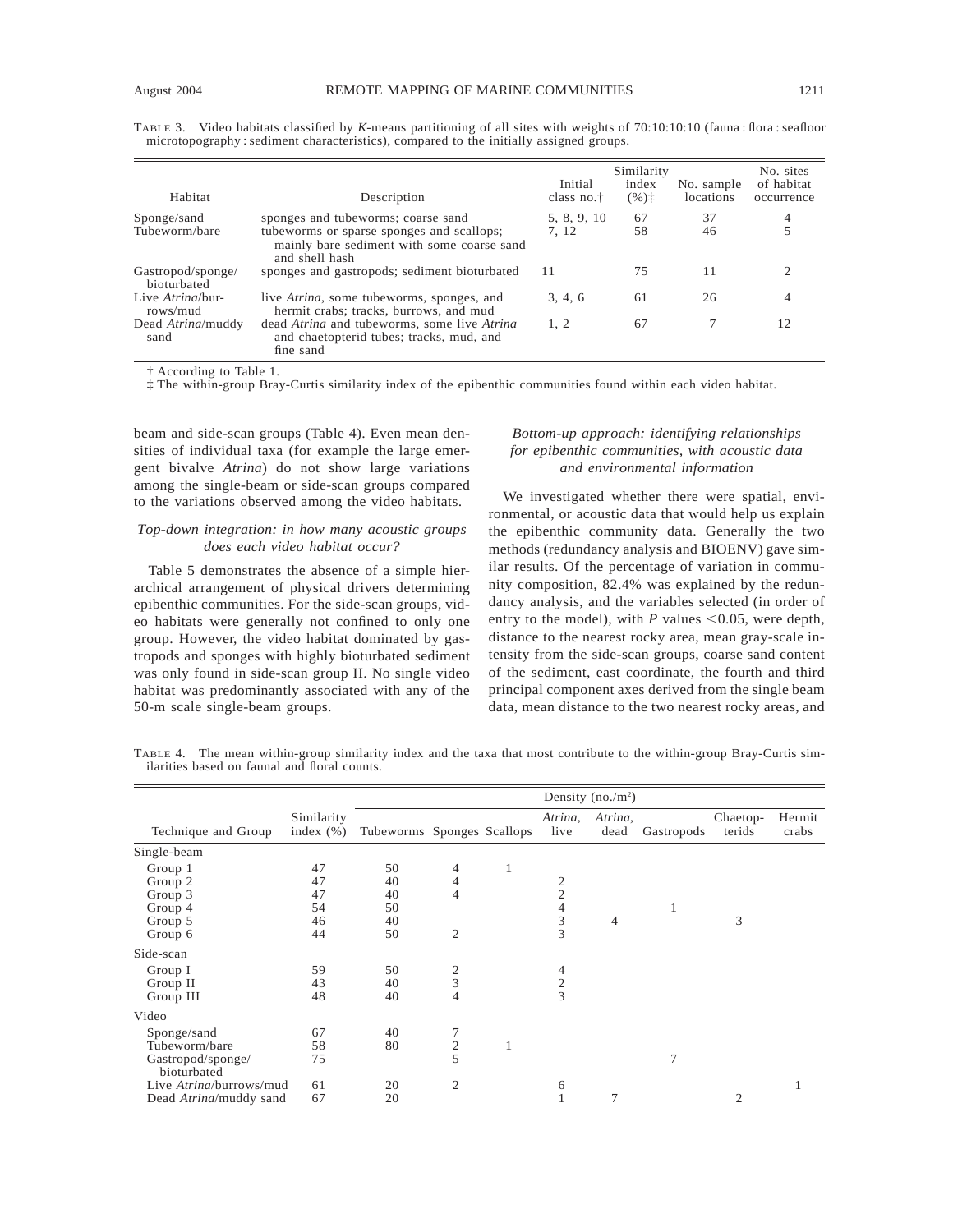TABLE 5. Percentage of each video habitat found in each side-scan group.

|                              |     | Side-scan group |                  |  |  |
|------------------------------|-----|-----------------|------------------|--|--|
| Video habitats               |     |                 |                  |  |  |
| Sponge/sand                  | 43  | 57              | O                |  |  |
| Tubeworm/bare                | 22. | 65              | 13               |  |  |
| Gastropod/sponge/bioturbated |     | 100             | $\Omega$         |  |  |
| Live Atrina/burrows/mud      | 43  | 43              | 14               |  |  |
| Dead Atrina/muddy sand       | 43  | 57              | $\left( \right)$ |  |  |

the mud content of the sediment. For BIOENV, the highest correlation (Spearmans  $\rho = 0.91$ ) was achieved by depth, mean gray-scale intensity from the side-scan groups, depth, distance to the nearest rocky area, the fourth and fifth principal component axes, mud content of the sediment, and the northing coordinate.

*K*-means classification was carried out on the variables selected by either the BIOENV procedure or RDA as described above, and a further classification was conducted on the complete set of variables selected by either method (all selected variables). In each case, the classification suggested two groups were optimal; however, a secondary maximum was obtained for five groups (using either BIOENV-selected variables or all selected variables) and six groups (using RDA-selected variables). While the groups had distinctly different communities ( $P < 0.05$  for all comparisons), regardless of which set of variables they were based on, both pairwise differences between groups and self-similarity within groups were greatest for the five groups derived from all selected variables ( $P < 0.02$  for all comparisons). The communities found in these five environmental groups were markedly better than those observed for the side-scan or single-beam groups. In fact, communities in three of the groups were markedly similar to the communities observed in three of the video habitats, namely the sponge/sand, tubeworm/bare, and gastropod/sponge/bioturbation habitats (cf. Tables 4 and 6, groups I, II, and III). However, communities did not have such high within-group percentage of similarity. Inter-group community dissimilarities were also lower, ranging from 52% to 67%, with a mean dissimilarity of 59%. The groups were also more limited in spatial distribution. Three of the groups only occurred in a few places within three sites. The other two groups were more widely spread, although still only occurring at 3–4 sites.

#### **DISCUSSION**

The growing evidence for broad-scale disturbances in marine ecosystems means that many areas of marine ecology require definition of seafloor landscapes over large areas, e.g., whole embayments, gulfs, or continental shelves. The spatial distribution and size of habitats in a landscape play an important role in the functioning and structure of marine communities (Posey and Ambrose 1994, Irlandi et al. 1995, Peterson and Estes 2000, Hewitt et al. 2002). Understanding broadscale variation in seafloor features, which reflect environmental or ecological processes operating at multiple scales, is also important for assessing impacts and predicting recovery rates from large-scale disturbances. Furthermore, knowledge of how succession, larval dispersal, and rates of disturbance operate over a variety of scales in time and space, relative to scales of habitat variation, is essential for making predictions that are sensitive to the natural history of resident organisms. Sediments, currents, and wave environments as well as disturbances such as trawl marks and predator-feeding pits can often be discerned by remote acoustic sampling devices, providing an opportunity for ecologists to study large-scale processes.

In soft-sediment environments, however, the resident flora and fauna create much of the structure on the seafloor by affecting benthic boundary layer hydrodynamics, settlement surfaces, and refugia and can also modify sediment and biogeochemical fluxes (Thrush and Dayton 2002). Small resident organisms that have important effects on habitat structure and complexity present a challenge for broad-scale mapping because of the need for assessment at scales that focus on the organisms or surrogates for their activity (e.g., bioturbation measures). Studies to date suggest that acoustically derived habitat groupings may not always contain distinct communities, and discrete biological communities do not always show acoustic habitat group

TABLE 6. The mean within-group similarity index and the taxa that most contribute to the within-group Bray-Curtis similarities, based on faunal and floral counts, of the groups derived from the selected acoustic and environmental data.

| Environmental<br>group and<br>taxa                             | No.<br>sample<br>points | No.<br>occupied<br>sites | Similarity<br>index $(\% )$ | Density<br>$(no./m^2)$                        |
|----------------------------------------------------------------|-------------------------|--------------------------|-----------------------------|-----------------------------------------------|
| Group 1<br>Sponges<br>Tubeworms<br>Live Atrina                 | 5                       | 3                        | 59                          | 6<br>40<br>3                                  |
| Group 2<br>Sponges<br>Tubeworms<br>Scallops                    | 13                      | 3                        | 54                          | 3<br>$\overline{\mathcal{L}}$<br>$\mathbf{1}$ |
| Group 3<br>Sponges<br>Tubeworms<br>Gastropods<br>Starfish      | 20                      | 3                        | 53                          | 3<br>40<br>$\overline{4}$<br>1                |
| Group 4<br>Live Atrina<br>Tubeworms<br>Sponges<br>Hermit crabs | 44                      | $\overline{4}$           | 47                          | 5<br>50<br>$\frac{2}{1}$                      |
| Group 5<br>Tubeworms<br>Live Atrina<br>Chaetopterid<br>Crabs   | 45                      | 3                        | 55                          | 30<br>$\frac{2}{2}$<br>0.5                    |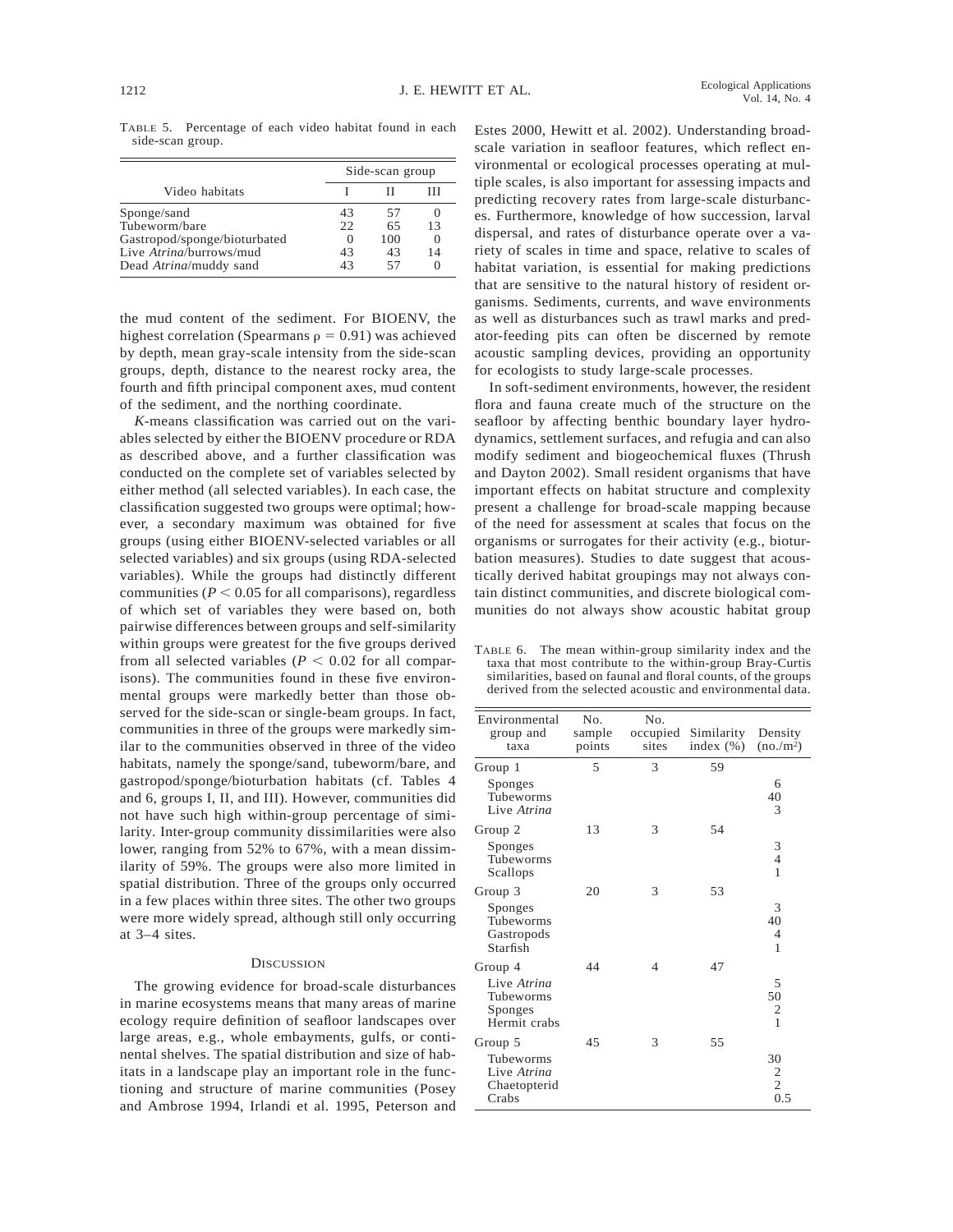et al. 2003).

mentary environment (Zajac et al. 2000, Kostylev et al. 2001, Brown et al. 2002). Clearly, the appropriateness of habitat maps derived from different technologies will depend on the purpose to which they will be put, but we argue that in most instances this will require input of ecological information. For example, while Conway et al. (2001) reported success in detecting sponge reefs with side-scan sonar, living sponge distributions were more variable. The interpretation of acoustic maps for ecological purposes depends on a sophisticated understanding of biology. Using acoustic habitat groups to estimate habitat fragmentation and connectivity when groups contain multiple communities, or a community occurs in more than one habitat group, is likely to limit interpretation.

fidelity, frequently occurring in more than one sedi-

This implies that the data obtained from different survey scales and sampling/mapping devices must be well integrated. Integration between acoustic data and ecological information can be difficult for a number of reasons. First, differences in data resolution occur. Second, similarities between acoustic reflectance, sediment characteristics, and seafloor biology are probably location-dependent (e.g., see results for QTC from Sotheran et al. [1997], Kaiser et al. [1998*b*], Bax et al. [1999]), thus results cannot be translated from one study to another. Finally, the statistical procedures by which data are summarized into habitat types vary, yet differences in data partitioning have been observed between different statistical methods (Legendre and Legendre 1998, Legendre et al. 2002).

In this study we approached the problem of integration from both ends. The commonly applied top-down approach of classifying acoustic data into habitats and then comparing the benthic communities found within each habitat failed to reveal distinctly different epibenthic communities associated with specific habitats. However, we developed a bottom-up approach that integrated benthic community information with acoustic data that were site-specific, could be applied regardless of differences in data resolution, and did not rely on partitioning acoustic data into habitats. Using this approach, we successfully found relationships between epibenthos, determined from video transects, and a mix of aspects of acoustic data and environmental information that could be used to improve interpolation between restricted video survey points.

One solution, to the realization that communities of soft-sediment habitats vary considerably, is to use information on benthic communities collected by video, coring, etc., to assess the variability of community distributions within sedimentary habitats at multiple scales (e.g., Warwick and Uncles 1980, Zajac et al. 2000, 2003, Kostylev et al. 2001, Brown et al. 2002). This is an important approach in the study of ecological processes and the relationship between sedimentary habitats and the species utilizing them. It recognizes that spatial variability is not necessarily a problem, but

However, this approach, to some extent, imposes an hierarchical structure on benthic communities with local ecological relationships working within a broadbased framework of environmental variables (O'Neill et al. 1986). An increasing body of work is suggesting that local relationships can affect broader-scale processes. For example, benthic organisms can influence hydrodynamics and seabed stability (e.g., Frechette et al. 1989, Thrush et al. 1996, deDeckere et al. 2001). Our study developed a bottom-up approach that, while utilizing the concepts of relationships between a number of processes operating at different scales and the benthos, relates more to multi-scale theory (e.g., Wu et al. 2000) and allows us to take another step toward understanding and mapping the spatial distributions of communities.

seafloor, have also been shown to be important (Zajac

The success of the bottom-up approach was not dependent on a specific statistical analysis and did not rely on partitioning acoustic data into habitats. It is true that the variables selected as important, and, indeed, the usefulness of the approach itself, are likely to be location-dependent. Also, the approach can only be used after biological data have already been collected. However, that the approach did work in an area where acoustic groups did not contain distinct epibenthic communities suggests that it may be generally useful. At the least, in locations where relationships can be obtained, broad-scale data (both acoustic and environmental) can be used to generate certainty on areas that have not been biologically sampled, for example by using them as covariables when interpolating by kriging (Legendre and Legendre 1998).

The results of this study also demonstrated problems in the use of limited biological data to solely groundtruth acoustic groups. Similarly, Freitas et al. (2003) noted that careful ground-truthing and examination of the relevance of habitats derived by classifying acoustic data to ecology was required. It is hard to determine from the literature how common ground-truth problems may be, as acoustic groups are generally ground-truthed by collecting benthic samples within particularly homogeneous areas of acoustic data (Smith et al. 2001). Such an approach may be naturally biased to supporting differences between the classifications and ignore the importance of variability within transition zones (Zajac et al. 2003). Also, statistical tests of the concordance between acoustic habitats and the ground-truth data are not always presented, and the number of groundtruthed sites (when reported) is generally low (Sotheran et al. 1997, Bates and Byham 2001, Smith et al. 2001).

The technologies available for assessments will influence the nature of the maps that can be produced. Often the newest and most sophisticated technologies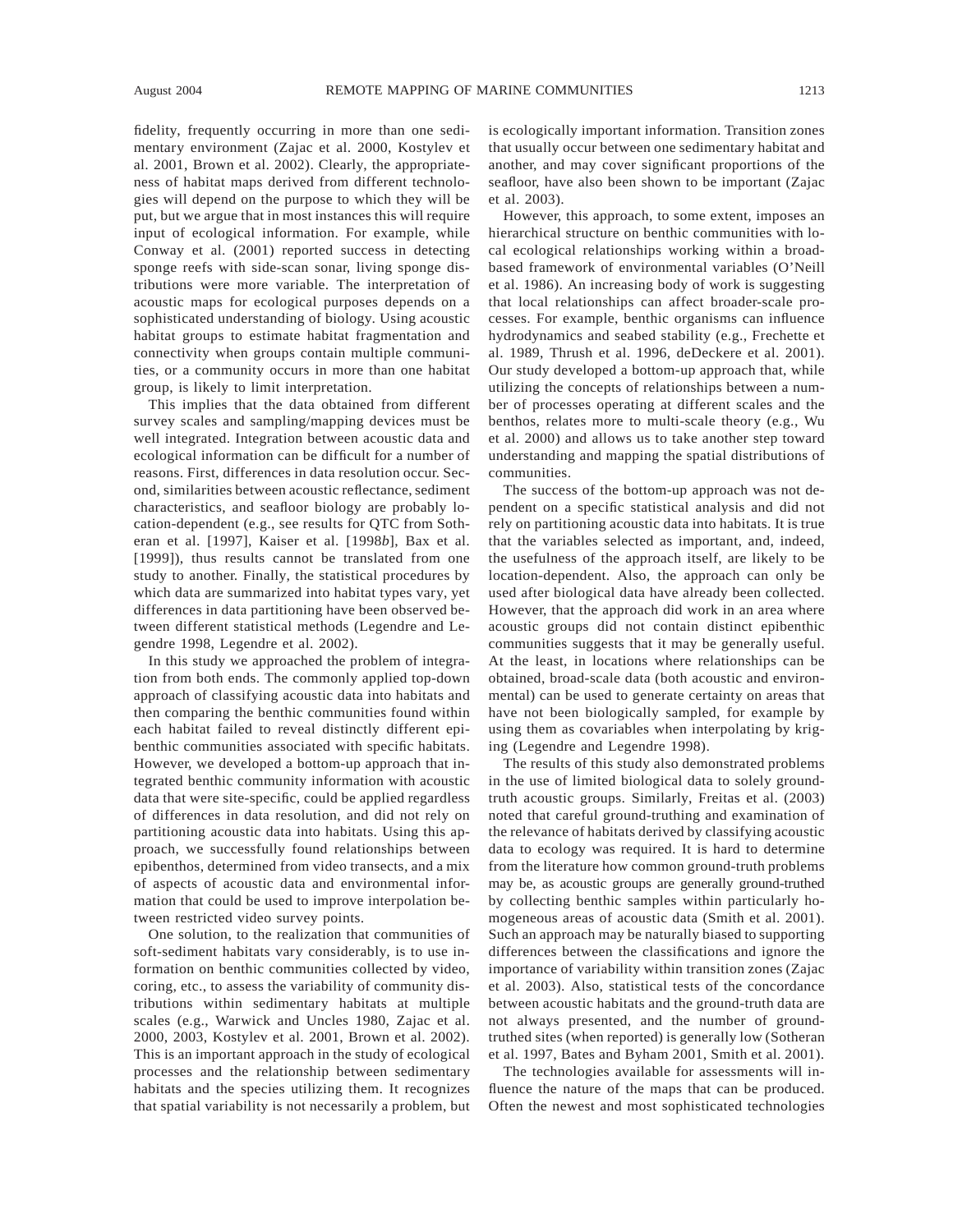are not available, and many resource agencies that need broad-scale information cannot afford up-to-date technology. For example, the side-scan technology applied in this study is now considered outmoded. However, it is unlikely that the devices used in this study resulted in the lack of usefulness of the top-down approach we observed because, over a number of years, using a range of acoustic devices, many studies have observed that acoustic habitats do not necessarily contain unique communities (e.g., Zajac et al. 2000, Kostylev et al. 2001, Brown et al. 2002). Conversely, that the bottomup approach provided useful results with outdated technology strengthens the potential usefulness of the approach, suggesting that even better results could be obtained with more sophisticated acoustic techniques. Also, characteristics of the area surveyed weighed against the usefulness of acoustic sensing. The area was all soft sediment, thus the extreme changes in reflectance due to differences between hard and soft surfaces were not seen. Moreover, there were no epifaunal reefs (such as those produced by serpulids, oysters, bryozoans, etc.) or large areas of macroalgae; the epifaunal and flora were patchy and generally not dense. However, these are characteristics of large areas of the seafloor and do not preclude the epibenthos from being important components of the ecosystem, affecting benthic-pelagic coupling (e.g., Dame 1993, Norkko et al. 2001), predation (e.g., Sebens and McCoy 1991), hydrodynamics (e.g., Frechette et al. 1989, Green et al. 1998), fisheries (e.g., Thrush et al. 2002), and infauna (e.g., Thrush et al. 2001).

#### *Conclusions*

Our results suggest that some acoustic data, augmented by environmental data, can be used to interpolate between restricted video information to produce maps of biological associations. To achieve this, the design of video surveys (the number of video samples and the level of matches between acoustic and video data) should be determined at least partially independently of sonar information, with emphasis placed on determining the likely heterogeneity of the benthos. The diversity of the information provided by the different techniques suggests that using more than one acoustic technique is useful.

Broad-scale assessments of marine benthic systems are not yet routine. We know very little about the spatial distribution of seafloor habitats, even those defined mainly by sediments, over scales relevant to addressing issues of habitat disturbance and fragmentation. Disturbances such as trawl marks, predator feeding pits, and sediment deposition can often be discerned by acoustic technology. Integrating information on the spatial and temporal scales of disturbance rates with observed changes in spatial arrangements of benthic communities will address important questions concerning broad-scale degradative change to the seafloor. Nevertheless, there are unresolved problems related to scaling-up ecological data and the relationships inferred between benthic communities/habitats and data collected by indirect remote devices. Solving these problems will require data collection on a broad scale, in a number of marine ecosystems, and updating designs as new techniques become available. But in all this, it is important that ecologists focus on providing ecological information, at relevant scales and accuracy for the provision of meaningful broad-scale assessment and mapping.

#### ACKNOWLEDGMENTS

We thank Andy Hill, NIWA Wellington for collecting the side-scan sonar information and producing the side-scan groups. This research was supported by FRST (CO1X0212). We also thank Roman Zajac and two anonymous reviewers for improving the presentation.

#### LITERATURE CITED

- Auster, P. J., R. J. Malatesta, and S. C. La Rosa. 1995. Patterns of microhabitat utilization by mobile megafauna on the southern New England (USA) continental shelf and slope. Marine Ecology Progress Series **127**:77–85.
- Auster, P. L., L. L. Stewart, and H. Sprunk. 1989. Scientific imaging with ROVs: tools and techniques. Marine Technological Society Journal **23**:16–20.
- Bates, C. R., and P. W. Byham. 2001. Bathymetric sidescan techniques for near shore surveying. Hydrographic Journal **100**:13–18.
- Bax, N. J., R. J. Kloser, A. Williams, K. Gowlett-Holmes, and T. Ryan. 1999. Seafloor habitat definition for spatial management in fisheries: a case study on the continental shelf of southeast Australia using acoustics and biotic communities. Oceanologica Acta **22**:705–719.
- Brown, C. J., K. M. Cooper, W. J. Meadows, D. S. Limpenny, and H. L. Rees. 2002. Small-scale mapping of sea-bed communities in the eastern English Channel using sidescan sonar and remote sampling techniques. Estuarine Coastal and Shelf Science **54**:263–278.
- Clarke, K. R. 1993. Non-parametric multivariate analyses of changes in community structure. Australian Journal of Ecology **18**:117–143.
- Clarke, K. R., and R. N. Gorley. 2001. Primer. Version 5. Primer-E, Plymouth, UK.
- Collins, W., R. Gregory, and J. Anderson. 1996. A digital approach to seabed classification. Sea Technology **37**:83– 87.
- Congalton, R. G. 1991. A review of assessing the accuracy of classifications of remotely sensed data. Remote Sensing of the Environment **37**:35–46.
- Conway, K. W., J. V. Barrie, W. C. Austin, and J. L. Luternauer. 1991. Holocene sponge bioherms on the western Canadian continental shelf. Continental Shelf Research **11**: 771–790.
- Conway, K. W., M. Krautter, J. V. Barrie, and M. Neuweiler. 2001. Hexactinellid sponge reefs on the Canadian continental shelf: a unique living fossil. Geoscience Canada **28**: 71–78.
- Curran, P. J., and H. D. Williamson. 1986. Sample size for ground and remotely sensed data. Remote Sensing of the Environment **20**:31–41.
- Dame, R. F., editor. 1993. Bivalve filter feeders in estuarine and coastal ecosystem processes. Springer-Verlag, Berlin, Germany.
- deDeckere, E. M. G. T., T. J. Tolhurst, and J. F. C. deBrouwer. 2001. Destabilization of cohesive intertidal sediments by infauna. Estuarine Coastal and Shelf Science **53**:665–669.
- Doonan, D. W., and J. Davies. 1996. Assessing the natural heritage importance of Scotland's maerl resource. Pages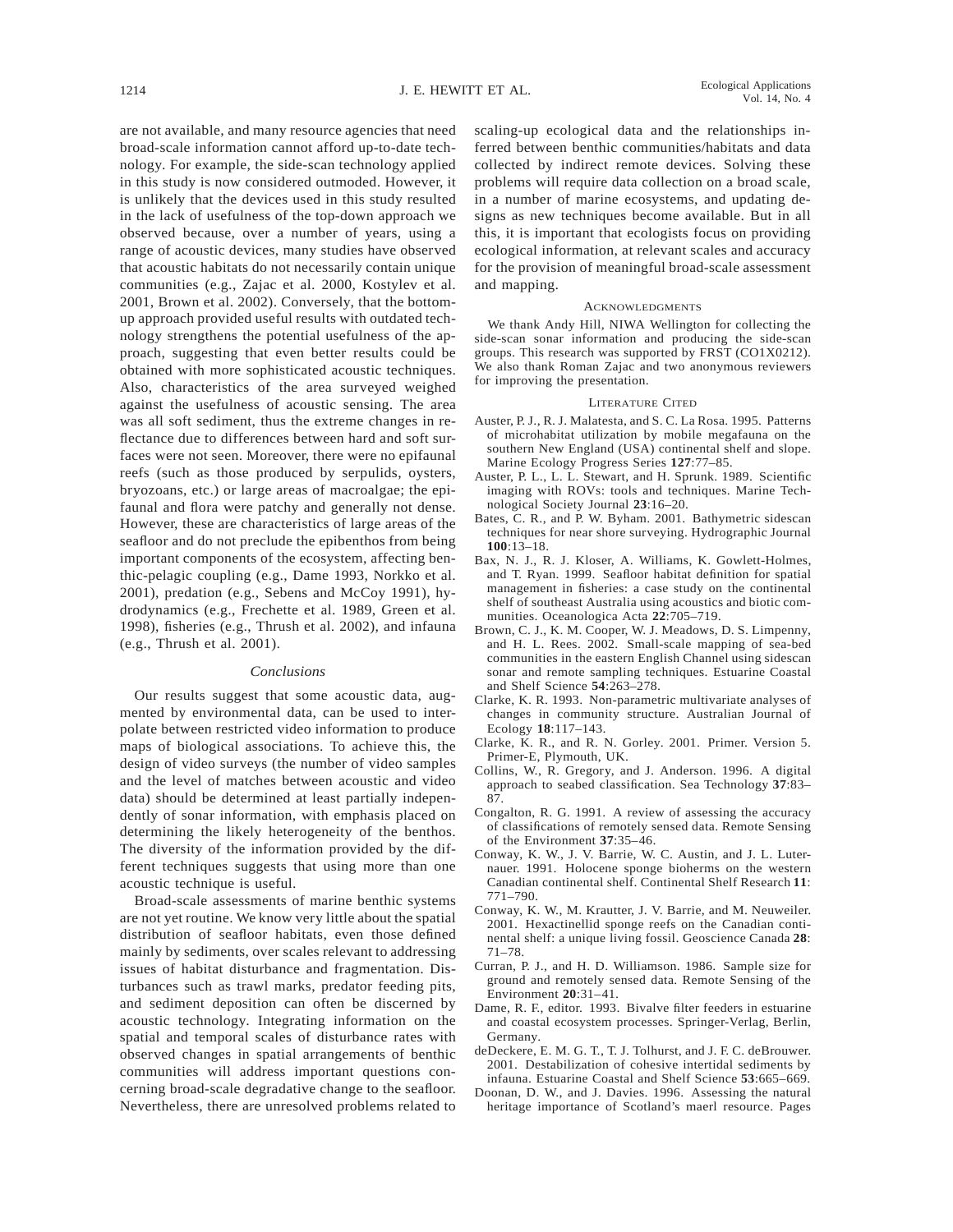533–540 *in* International Conference of the European Coastal Association for Science and Technology (EURO-COAST). Samara, Cardigan, Portsmouth, UK.

- Ferreras, P. 2001. Landscape structure and asymmetrical inter-patch connectivity in a metapopulation of the endangered Iberian lynx. Biological Conservation **100**:125–136.
- Forman, R. T. T., and M. Gordon. 1986. Landscape ecology. Wiley, New York, New York, USA.
- Forys, E., and S. R. Humphrey. 1999. The importance of patch attributes and context to the management and recovery of an endangered lagomorph. Landscape Ecology **14**: 177–185.
- Frechette, M., C. A. Butman, and W. R. Geyer. 1989. The importance of boundary-layer flows in supplying phytoplankton to the benthic suspension feeder, *Mytilus edulis* L. Limnology and Oceanography **34**:19–36.
- Freitas, R., A. M. Rodrigues, and V. Quintino. 2003. Benthic biotopes remote sensing using acoustics. Journal of Experimental Marine Biology and Ecology **285–286**:339– 353.
- Gilpin, M. E., and I. A. Hanski. 1991. Metapopulation dynamics—empirical and theoretical investigations. Academic Press, London, UK.
- Grassle, J. F., H. L. Sanders, R. R. Hessler, G. T. Rowe, and T. McLellan. 1975. Patterns and zonation: a study of the bathyl megafauna using the research submersible Alvin. Deep Sea Research **22**:457–481.
- Green, M. O., J. E. Hewitt, and S. F. Thrush. 1998. Seabed drag coefficients over natural beds of horse mussels (*Atrina zelandica*). Journal of Marine Research **56**:613–637.
- Hall, F. G., D. B. Botkin, D. E. Strebel, K. D. Woods, and S. J. Goetz. 1991. Large-scale patterns of forest succession as determined by remote sensing. Ecology **72**:628–640.
- Hamilton, L. J., P. J. Mulhearn, and R. Poeckert. 1999. Comparison of RoxAnn and QTC-View acoustic bottom classification system performance for the Cairns area, Great Barrier Reef, Australia. Continental Shelf Research **19**: 1577–1597.
- Hewitt, J. E., P. Legendre, S. F. Thrush, V. J. Cummings, and A. Norkko. 2002. Integrating results from different scales: a multi-resolution study of the relationships between *Atrina zelandica* and macrofauna along a physical gradient. Marine Ecology Progress Series **239**:115–128.
- Irlandi, E. A., W. G. Ambrose, Jr., and B. A. Orlando. 1995. Landscape ecology and the marine environment: how spatial configuration of seagrass habitat influences growth and survival of bay scallop. Oikos **72**:307–313.
- Kaiser, M. J., P. J. Armstrong, P. J. Dare, and R. P. Flatt. 1998*a*. Benthic communities associated with a heavily fished scallop ground in the English Channel. Journal of the Marine Biological Association of the United Kingdom **78**:1045–1059.
- Kaiser, M. J., D. B. Edwards, P. J. Armstrong, K. Radford, N. E. L. Lough, R. P. Flatt, and H. D. Jones. 1998*b*. Changes in megafaunal benthic communities in different habitats after trawling disturbance. ICES Journal of Marine Science **55**:353–361.
- Keckler, D. 1995. Surfer user's guide. Version 7. Golden Software, Golden, Colorado, USA.
- Kloser, R. J., N. J. Bax, T. Ryan, A. Williams, and B. A. Barker. 2001. Remote sensing of seabed types in the Australian South East Fishery; development and application of normal incident acoustic techniques and associated 'ground truthing.' Marine and Freshwater Research **52**:475–489.
- Kostylev, V. E., B. J. Todd, G. B. J. Fader, R. C. Courtney, G. D. M. Cameron, and R. A. Pickrill. 2001. Benthic habitat mapping on the Scotian Shelf based on multibeam bathymetry, surficial geology and sea floor photographs. Marine Ecology Progress Series **219**:121–137.
- Lebart, L., A. Morineau, and J.-P. Fenelon. 1979. Traitement des donnees statistiques—methodes et programmes. Dunod, Paris, France.
- Legendre, P. 2003. Reply to the comment of Preston and Kirlin on ''Acoustic seabed classification: improved statistical method.'' Canadian Journal of Fisheries and Aquatic Sciences **60**:1301–1305.
- Legendre, P., and M. J. Anderson. 1999. Distance-based redundancy analysis: testing multispecies responses in multifactorial ecological experiments. Ecological Monographs **69**:1–24.
- Legendre, P., K. E. Ellingsen, E. Bjørnbom, and P. Casgrain. 2002. Acoustic seabed classification: improved statistical method. Canadian Journal of Fisheries and Aquatic Sciences **59**:1085–1089.
- Legendre, P., and E. D. Gallagher. 2001. Ecologically meaningful transformations for ordination of species data. Oecologia **129**:271–280.
- Legendre, P., and L. Legendre. 1998. Numerical ecology. Elsevier, Amsterdam, The Netherlands.
- Magorrian, B. H., M. Service, and W. Clarke. 1995. An acoustic bottom classification survey of Stangford Lough, Northern Ireland. Journal of the Marine Biological Association of the United Kingdom **75**:987–992.
- Morrison, M. A., S. F. Thrush, and R. Budd. 2001. Detection of acoustic class boundaries in soft sediment systems using the seafloor acoustic discrimination system QTC VIEW. Journal of Sea Research **46**:233–243.
- Norkko, A., J. E. Hewitt, S. F. Thrush, and G. A. Funnell. 2001. Benthic-pelagic coupling and suspension feeding bivalves: linking site-specific sediment flux and biodeposition to benthic community structure. Limnology and Oceanography **46**:2067–2072.
- O'Neill, R. V., D. L. DeAngelis, J. B. Waide, and T. F. H. Allen. 1986. A hierarchical concept of ecosystems. Princeton University Press, Princeton, New Jersey, USA.
- Optimas. 1996. Optimas user's guide 6. 2. Optimas, Bothell, Washington, USA.
- Orlowski, A. 1984. Application of multiple echoes energy measurements for evaluation of sea-bed type. Oceanologica **19**:61–78.
- Parry, D. M., M. A. Kendall, D. A. Pilgrim, and M. B. Jones. 2003. Identification of patch structure within marine benthic landscapes using a remotely operated vehicle. Journal of Experimental Marine Biology and Ecology **285–286**: 497–511.
- Peterson, C. H., and J. A. Estes. 2000. Conservation and management of marine communities. Pages 469–508 *in* M. E. Hay, editor. Marine community ecology. Sinauer, Sunderland, Massachusetts, USA.
- Posey, M. H., and W. G. Ambrose. 1994. Effects of proximity to an offshore hard-bottom reef on infaunal abundances. Marine Biology **118**:745–753.
- Powell, E. N., J. Y. Song, M. S. Ellis, and E. A. Wilson-Ormond. 1995. The status and long-term trends of oyster reefs in Galveston Bay, Texas. Journal of Shellfish Research **14**:439–457.
- Preston, J. M., and T. L. Kirlin. 2003. Comment on ''Acoustic seabed classification: improved statistical method.'' Canadian Journal of Fisheries and Aquatic Sciences **60**:1299– 1300.
- QTC. 2000. QTC IMPACT acoustic seabed classification. User guide. Version 2.00. Integrated mapping, processing and classification toolkit. Revision 2. Quester Tangent, Sidney, British Columbia, Canada.
- Rosenfield, G. H., K. Fitzpatrick-Lins, and H. S. Ling. 1982. Sampling for thematic map accuracy testing. Photogrammatic Engineering and Remote Sensing **48**:131–137.
- Schneider, D. C., J. M. Gagnon, and K. D. Gilkinson. 1987. Patchiness of epibenthic megafauna on the outer Grand